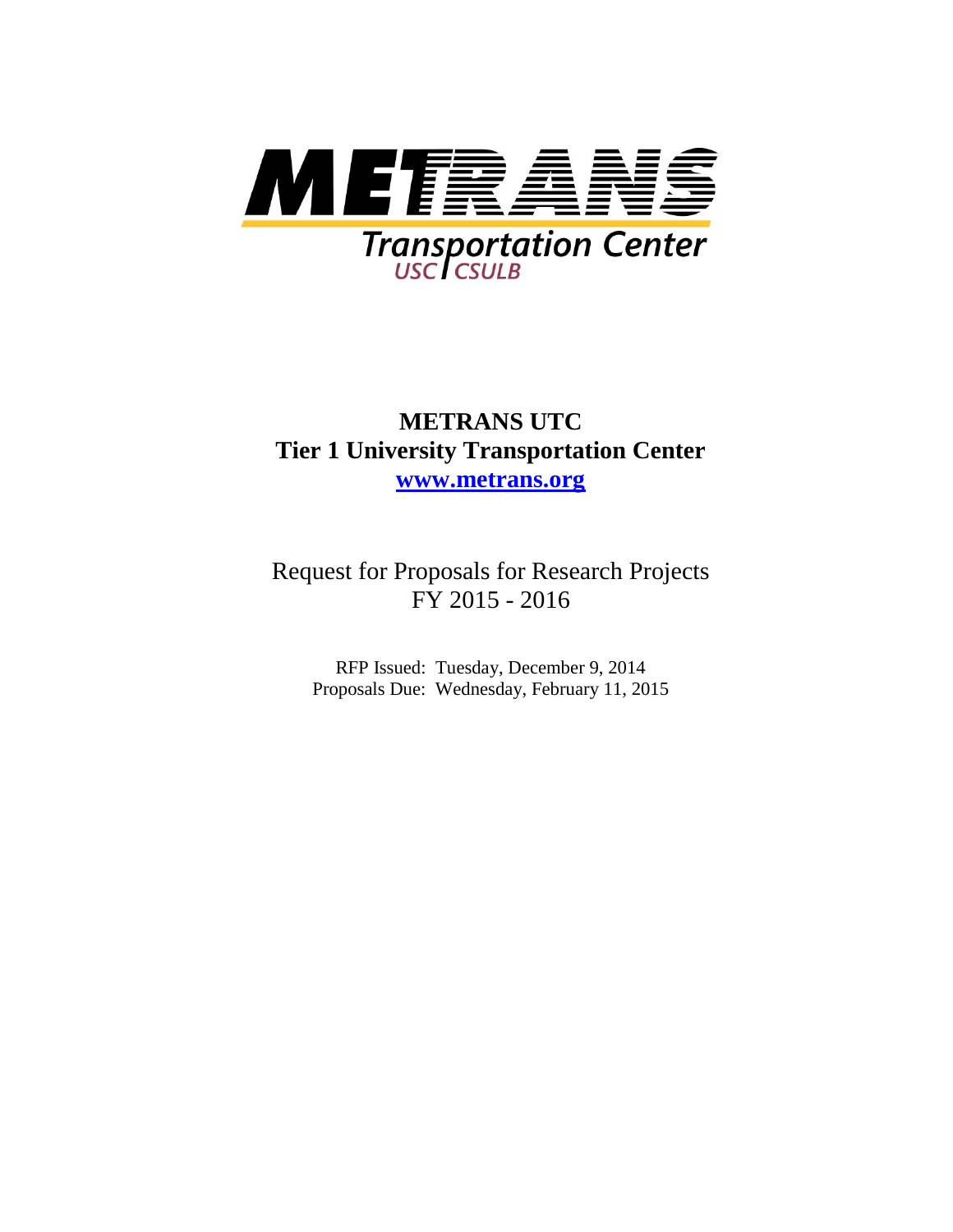### **Table of Contents**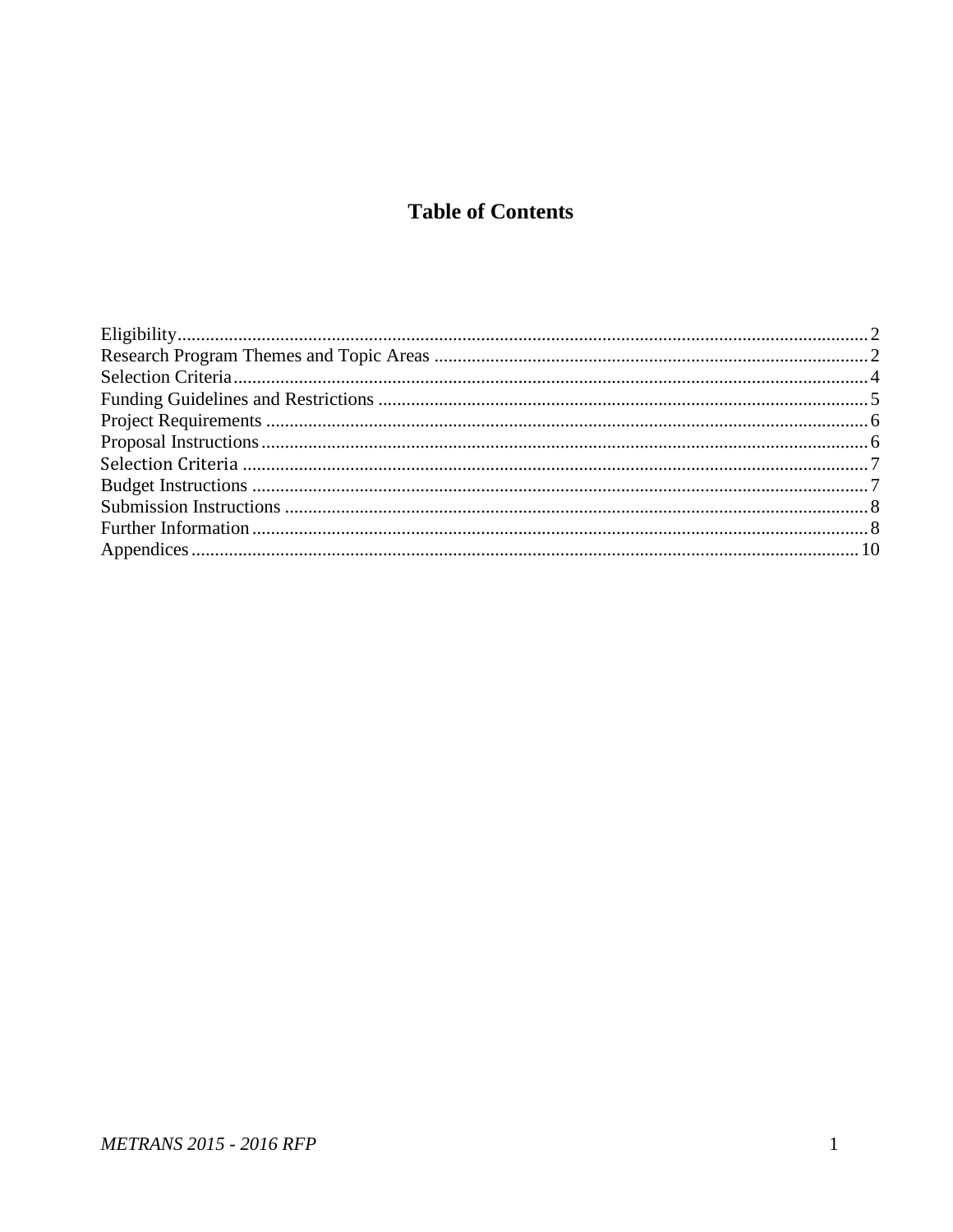#### **Introduction**

METRANS UTC is a United States Department of Transportation (USDOT) Tier 1 University Transportation Center. It is a partnership of the University of Southern California (USC) and California State University, Long Beach (CSULB). METRANS UTC is funded by the USDOT and the California State Department of Transportation (Caltrans) to perform research on transportation problems critical to large metropolitan regions. METRANS emphasizes research directed at solving significant metropolitan transportation problems while contributing to knowledge. We expect that METRANS funded research will result in scholarly publications and will serve as seed funding that generates larger grants from other sources.

METRANS UTC is issuing this RFP to allocate Year 2 research funding. We anticipate that projects funded under this RFP will begin in Summer 2015. Projects typically have a duration of 12 months. Proposals are requested that address the thematic areas of the Center and provide solutions to metropolitan transportation problems through development of improved technology, policies, operations, or management practices. Funding available under this RFP is approximately \$1,000,000. The amount awarded under this RFP will be determined by the quality and relevance of proposals received. Given the anticipated competition for these funds, prospective applicants should carefully consider their expertise relative to the thematic areas of the Tier 1 UTC.

METRANS is also part of the National Center for Sustainable Transportation (NCST), a USDOT National University Transportation Center led by University of California, Davis. A separate RFP will be issued for NCST Year 2 projects.

The remainder of this RFP describes eligibility requirements, research topics, selection criteria, funding guidelines and restrictions, project requirements, and proposal instructions as well as budget instructions and sample budget sheets for USC and budget instructions for CSULB. Submission instructions and a METRANS cover page are also provided.

#### <span id="page-2-0"></span>**Eligibility**

Full-time tenure track and research faculty members eligible to serve as Principal Investigators at USC or CSULB are eligible to serve as Principal Investigators on METRANS UTC grants. Proposals may include multiple investigators. Proposals may also include research faculty and non-tenure track faculty from USC and CSULB as Co-Principal Investigators.

#### <span id="page-2-1"></span>**Research Program Themes and Topic Areas**

Our research program is organized around two multimodal themes: 1) understanding passenger/freight interactions; and 2) achieving system efficiencies. Prospective applicants are referred to <http://www.metrans.org/research-projects/metrans-utc> for examples of projects that were funded in Year 1.

#### *Theme 1: Understanding Passenger-Freight Interactions*

Research in Theme 1 will contribute to our understanding of passenger and freight interactions by examining the basic forces underlying supply and demand, developing more comprehensive data for analysis, and better methods for monitoring the performance of the urban transportation system.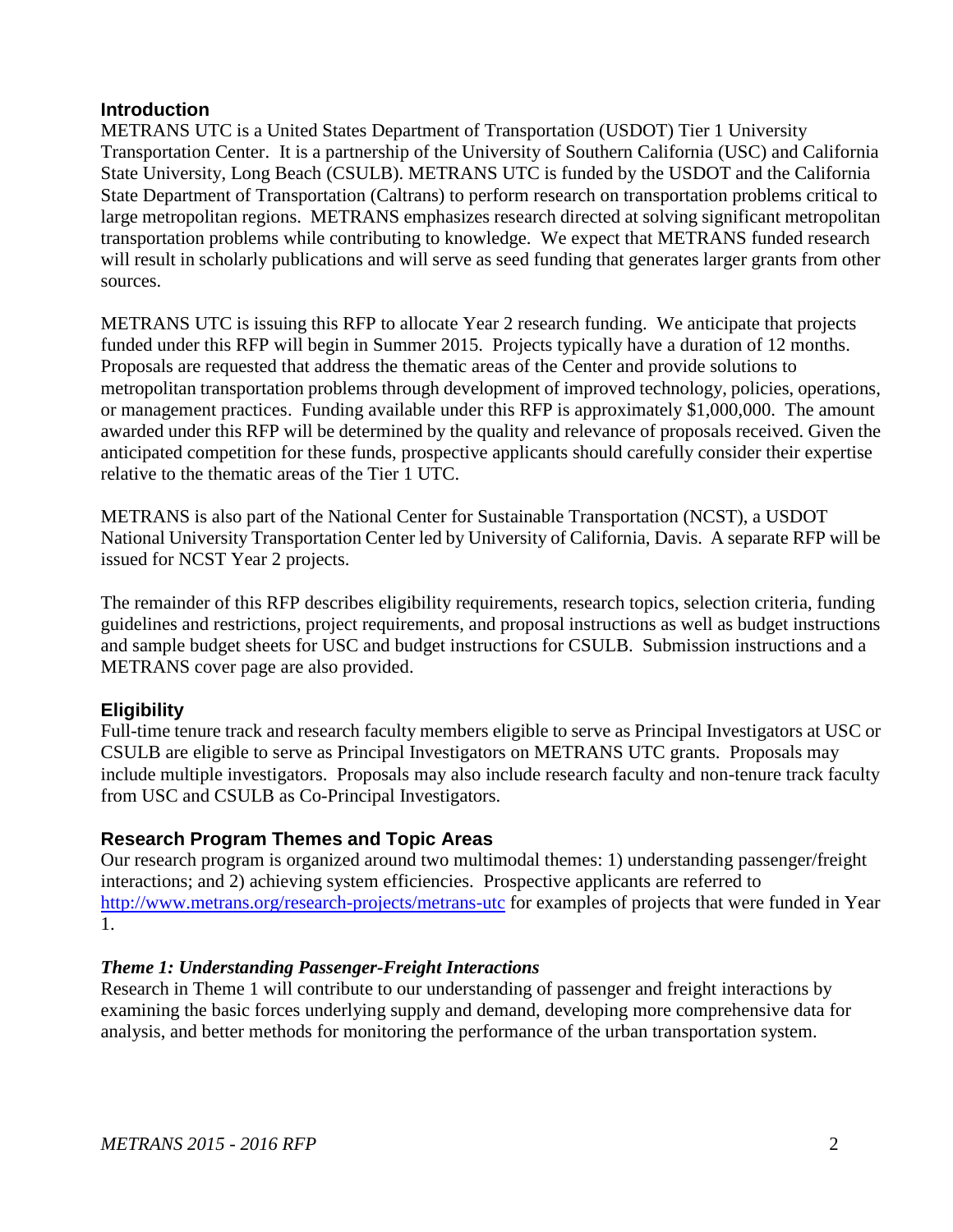#### *Topic 1-1: Relationships between Spatial Patterns and Transportation*

The spatial distribution of population and economic activities drives the pattern of transportation demand and flows within metropolitan areas. Metropolitan spatial patterns are changing. The overall trend is decentralization, yet downtowns are being revitalized, employment centers continue to grow, and in growing cities population density is increasing. On the freight side, warehousing and distribution is decentralizing, in part due to increasing scale economies in these industries, congestion in metropolitan cores, and rising land values. Topic 1-1 examines changing spatial patterns and their implications for freight and passenger flows. Examples of possible topics include transit-oriented development and travel behavior; impacts of inventory practices and replenishment on truck traffic patterns.

#### *Topic 1-2: Characteristics of Freight and Passenger Demand*

This topic examines the role of price, travel time, and reliability in freight and passenger demand. We have a basic understanding of passenger behavior with respect to price and value of time (VOT), but know little about travel time reliability. Our understanding of shipper behavior is more limited. Understanding differences between freight and passenger demand characteristics is important for developing appropriate strategies and incentives for better managing shared systems. Examples of possible topics include shipper responses to travel time unreliability, VOT across industry segments, and effects of travel time unreliability on mode choice.

#### *Topic 1-3: Better Data for Analysis of Passenger-Freight Interactions*

Numerous studies have identified the lack of data on truck and freight moves as a significant barrier to developing better models of urban freight flows and developing better policies to manage the impacts of freight on metropolitan areas. There is a need for experimentation with mobile devices for more efficient data collection, and with data mining methods to derive truck data from secondary sources. In addition, there is a need to develop methods of estimating critical data elements when actual data are limited or not available. The data collected will help to build a comprehensive freight and passenger data base.

#### *Theme 2: Achieving System Efficiencies*

Research in Theme 2 develops efficiency strategies by exploring the potential for efficiencies within and across modes and user classes and identifying policy strategies that facilitate and promote these efficiencies.

#### *Topic 2-1: Integrated Management across Users and Modes*

This topic examines the potential for efficiency improvements from better system integration. This topic seeks to identify interdependencies between the various transport subsystems and examine the potential benefits of incorporating them in system management. Issues such as resiliency and sustainability and cyber physical aspects are also of interest. Examples include integrated corridor management, integration of freight and passenger rail scheduling, and scheduling of pickup and deliveries outside of peak passenger demand periods.

#### *Topic 2-2: Policies for More Efficient Urban Transportation*

This topic develops and explores strategies that promote more efficient use of transportation resources across multiple modes or user classes. Examples include transit service priority, parking and loading regulations, and pricing policies and their impact on efficiency. We are particularly interested in the institutional conditions under which different policy incentives are feasible, and in new policy mechanisms such as negotiated agreements and self-regulation.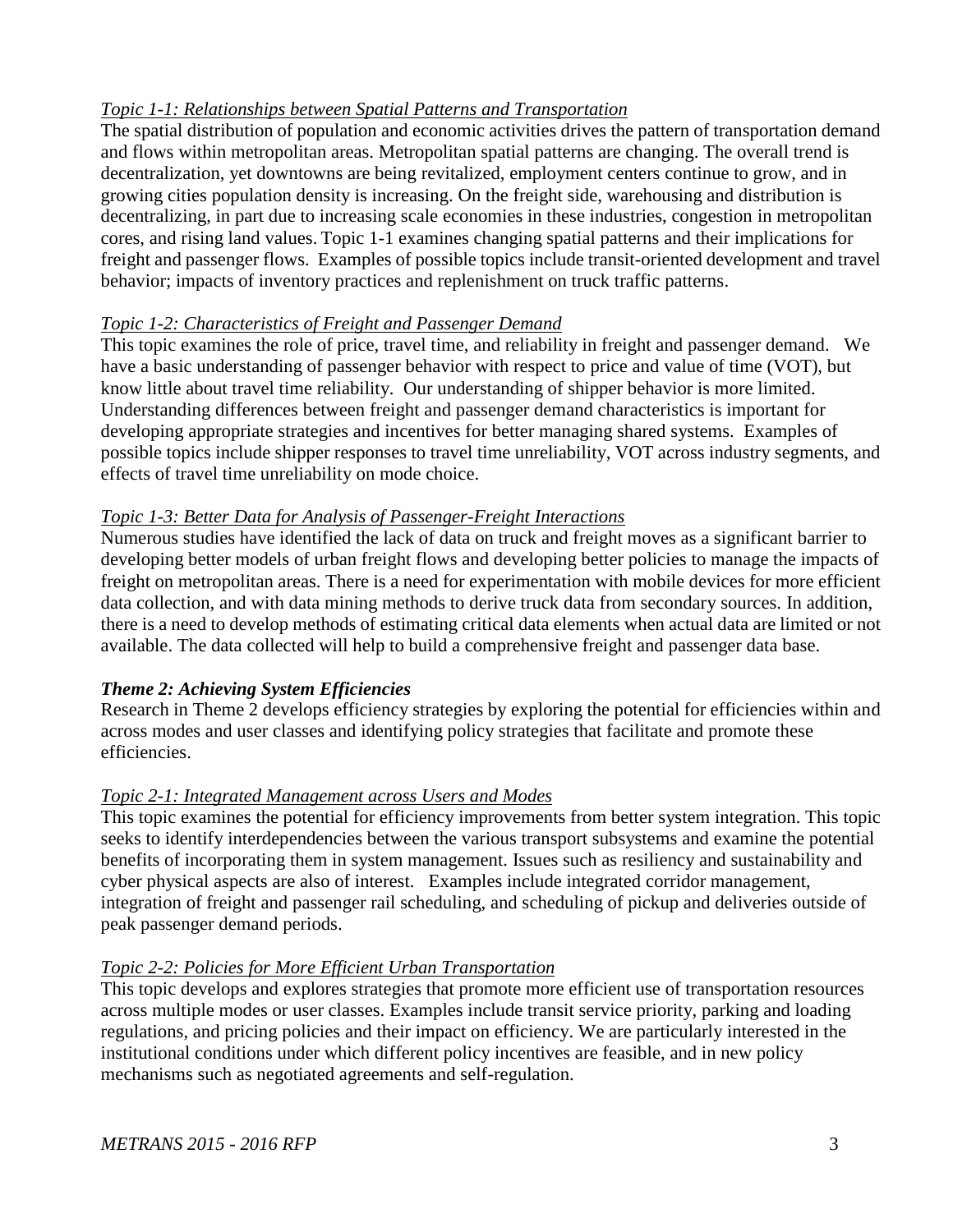#### *Caltrans Topics:*

Caltrans has submitted research topics of interest that fall within the Tier 1 UTC thematic areas. These topics are described in Appendix A. Proposers are encouraged to submit research proposals on these topics.

#### <span id="page-4-0"></span>**Selection Criteria**

Transportation researchers and practitioners will evaluate proposals. Proposals will be selected on the basis of their evaluations along with programmatic priorities. Proposals will compete both within topics and across topics. METRANS UTC does not guarantee that proposals will be funded in all topic areas, or that any proposal will be funded.

Reviewers will evaluate proposals according to the following selection criteria:

- Demonstrated relevance to the above research program themes (a requirement)
- Quality and research significance
- Student involvement
- Reasonableness of budget and cost-effectiveness
- Oualifications to perform work and likelihood of successful completion
- Match funding and potential for attracting larger grant funding
- Prior performance on METRANS grants (if applicable)

Proposals that involve collaboration between CSULB and USC, interdisciplinary proposals that cross school boundaries as well as participation from outside organizations are encouraged.

Proposers are encouraged to communicate with members of the METRANS Executive Committee or other outside organizations in the development of research proposals. A list of Executive Committee members can be found in the directory page of [www.metrans.org](http://www.metrans.org/) . Commitments of participation (for example data sharing or match funding) from outside of METRANS will be a consideration in making awards. *Any project that involves data collection, access to facilities, or cooperation of a private or public entity must include a letter of participation from the entity*.

Match funding is particularly encouraged; proposals that include matching funds from local public or private sources will receive preference. For additional information, contact METRANS Assistant Director Vicki Valentine Deguzman at Victori V@usc.edu.

Proposers are encouraged to include undergraduate students in the research project if appropriate. There are potential funding opportunities through various university programs that could support students working on METRANS projects, for example the USC Viterbi School of Engineering Merit Research Program, or the USC McNair Scholars Programs. Proposers are strongly encouraged but not required by this RFP to explore such opportunities with their schools and universities.

The METRANS Executive Committee will make final project selections, taking into account reviewer evaluations, programmatic priorities, and prior project performance. For Caltrans funded projects, Caltrans will approve selected projects. Executive Committee members are allowed to submit proposals, but are not allowed to be present during deliberations and voting related to their proposals.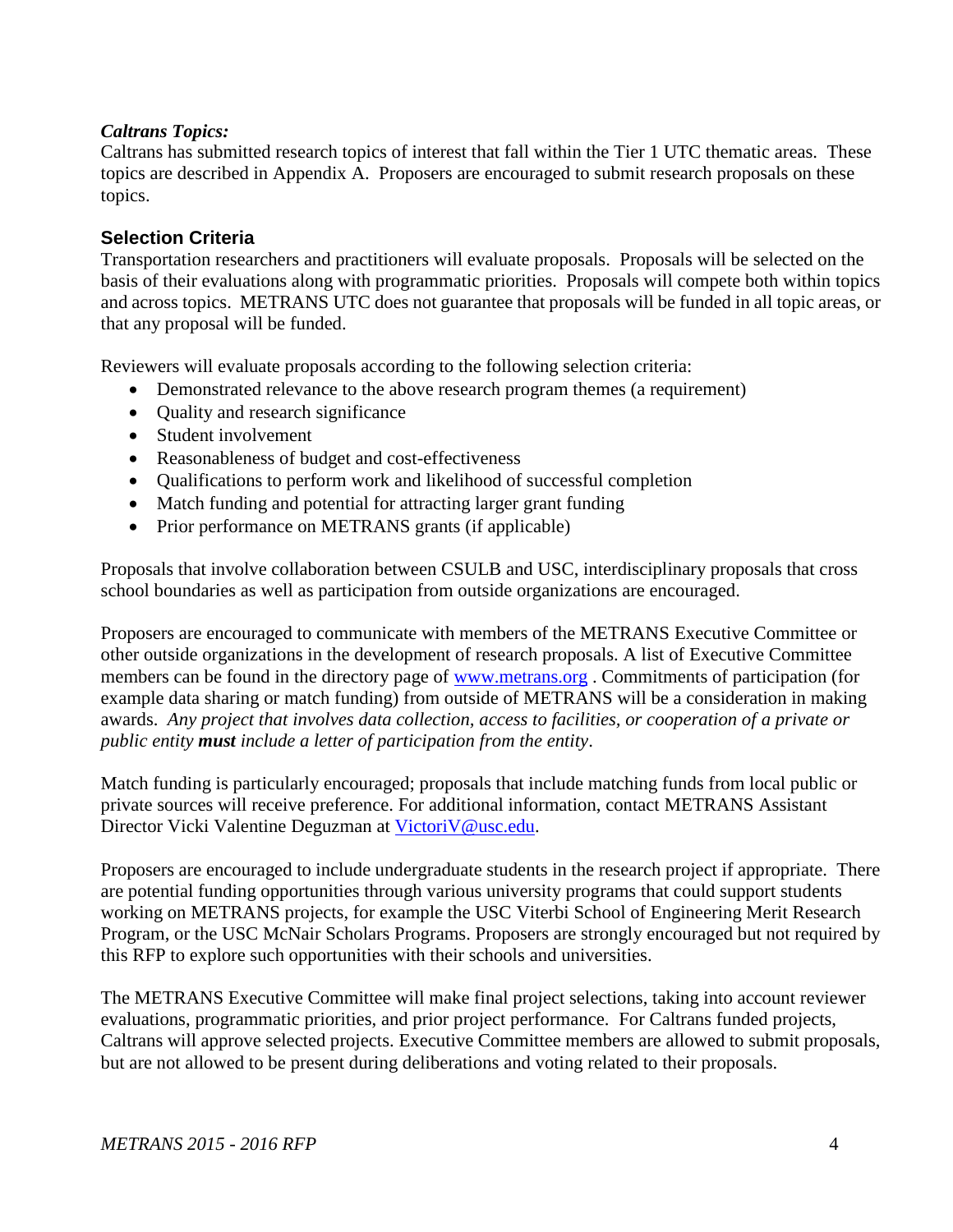#### <span id="page-5-0"></span>**Funding Guidelines and Restrictions**

Budgets should be conservative and cost-effective. Funding should be directed at new and original work. In some cases, METRANS UTC will consider continuations of prior METRANS projects that have achieved significant results and have a high potential for deployment, scholarly products or large grants. We will not award more than one project to any PI, though PIs may, if they choose, submit multiple proposals. At any given time, eligible faculty may serve as PI on only one METRANS UTC grant. PIs may serve as Co-PI on no more than one other METRANS UTC grant at a time.

Funds should be spent in a manner that provides publishable results, especially in refereed journals. In general, faculty salary (summer or academic year), student support, and tuition/fee reimbursement are allowed expenses. Proposers are encouraged to budget travel to one domestic conference to present project results. Funding for students is expected in all projects, including research assistant salary and any additional costs for student presentations at conferences. Overhead and fringe benefits should also be included in the budget. A limited amount of travel for data collection purposes, materials, and supplies may be included, provided that they are a direct expense related to completing the work. International travel is not permitted.

Proposers are discouraged from budgeting for computers, equipment, support staff, outside consultants, or any salary that goes beyond normal academic or summer compensation. These may only be included if specific justification is provided as to why the work cannot be completed without the expense. In no case shall CSULB or USC employees be hired on a consulting basis.

METRANS funded proposals will be set up as satellite accounts in the proposers' departments at USC and as extramural accounts from the CSULB Foundation at CSULB. PIs *will not* have individual contracts or grants from the funding agencies (Caltrans and USDOT).

Funding Guidelines:

- Project awards have a maximum of \$100,000 per year.
- The typical project duration is one year.

**Note that conservative and cost-effective budgets are strongly encouraged.** METRANS reserves the right to reduce the budgets of submitted proposals. Projects should be budgeted to begin on July1, 2015 and end by June 30, 2016.

#### **Research Initiation Awards**

<span id="page-5-1"></span>Research initiation awards are available to tenure track Assistant Professors, with preference for faculty who have not been previously funded for research in transportation. These awards are limited to \$35,000 for one year. These awards will receive priority consideration over regular awards. Research initiation proposals are subject to the same selection criteria and peer review process as regular proposals.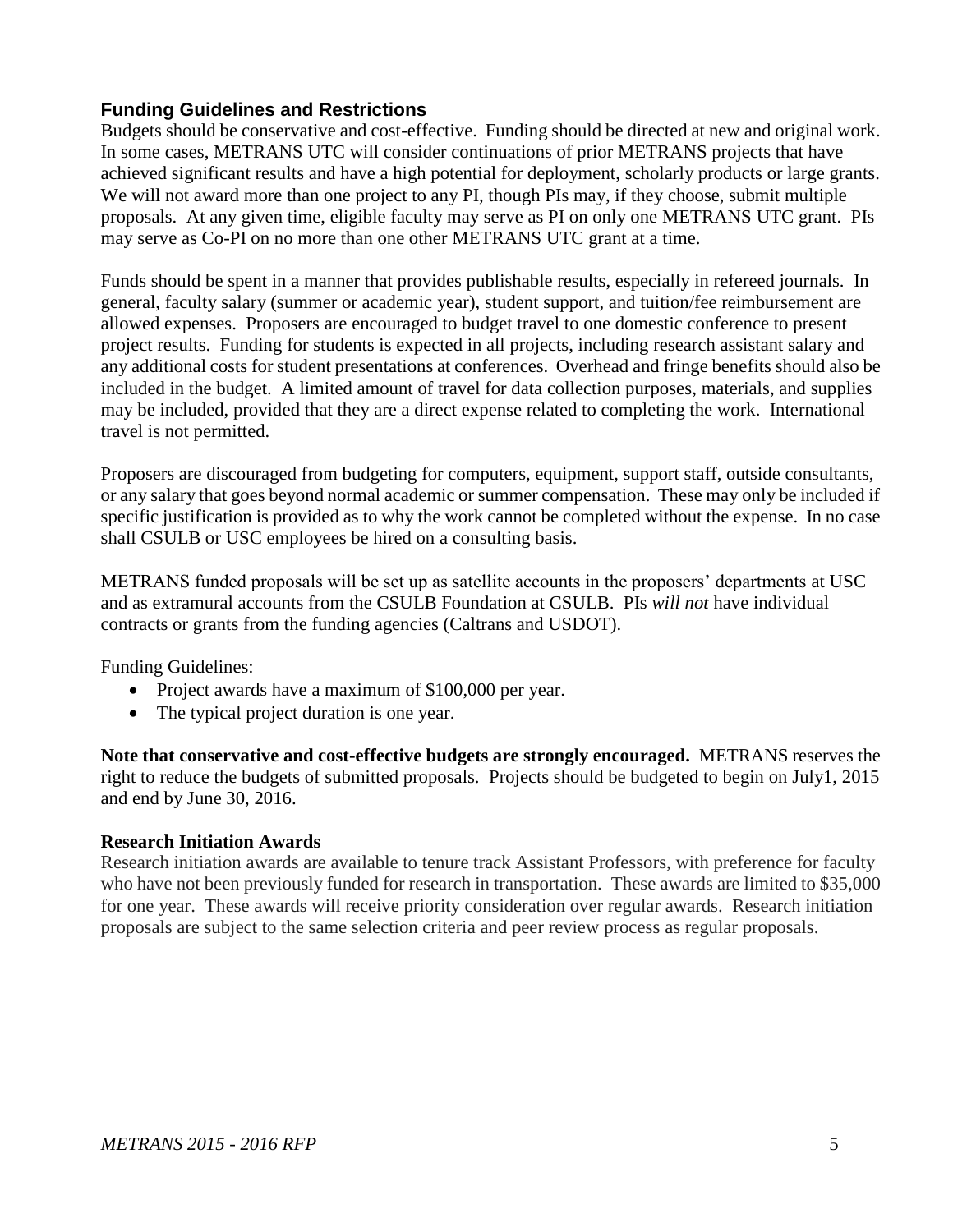#### **Project Requirements**

All funded projects have the following requirements (guidelines and templates may be found at [http://www.metrans.org/research.htm\)](http://www.metrans.org/research.htm)

- Semi-annual progress reports conforming to METRANS guidelines.
- A Draft Final Report, conforming to METRANS guidelines, which must be delivered 30 days prior to the completion date of the project. The Draft Final Report is subject to peer review. The Draft Final Report should include an executive summary, document the research project, and be complete, original, well organized and accurate.
- A Final Report that complies with the review comments and requirements must be delivered within 30 days after the review of the Draft Report. Draft Final and Final Reports are distributed via the METRANS website, and are submitted to METRANS sponsors and to various publications data bases.
- A separate statement listing publications, presentations and inventions resulting from research; names of students supported along with their degree status; and a summary of project results. This statement is to be submitted with the Draft Final Report.
- A 2 to 4 page Research Brief suitable for a general audience that summarizes the main findings of the research and its contribution to practice or policy. This brief is to be submitted with the Draft Final Report
- A brief Biographical Sketch for each of the project's investigators to be submitted with the Draft Final Report. A template for the biographical sketch will be provided with the notification of award. The biographical sketch is to be submitted with the Draft Final Report
- At least one presentation of the funded project's research at a thematic conference organized by METRANS, and located in the Los Angeles region.
- Timely reporting of all information requested for the METRANS Annual Report.
- Copies of all papers submitted to journals or conferences that are based on the project's research. Copies should be provided to the METRANS Administrator.
- Acknowledgment of METRANS support in all work that results from METRANS funding, including peer-reviewed publications and conference presentations.

Projects funded by Caltrans have additional reporting and budget requirements. Authors of proposals selected for Caltrans funding will be informed of these requirements.

#### <span id="page-6-0"></span>**Proposal Instructions**

Proposals should be succinct and clearly written for a mixed technical and non-technical audience. Proposals are limited to no more than 8 pages in sections  $3 - 7$ . Budget and other forms are included in Appendix B.

Each proposal must include the following sections:

- 1. Cover page (use the form provided in Appendix B)
- 2. Project objective and project abstract (see research page at [www.metrans.org](http://www.metrans.org/) for examples; no more than one page)
- 3. Background and motivation for the topic to be addressed (problem to be addressed, what has been done previously, why it is important, and relevance to METRANS UTC research areas)
- 4. Methodology (the methodology by which project objectives will be accomplished)
- 5. Tasks, Schedule and Deliverable (steps that will be followed in executing the methodology, and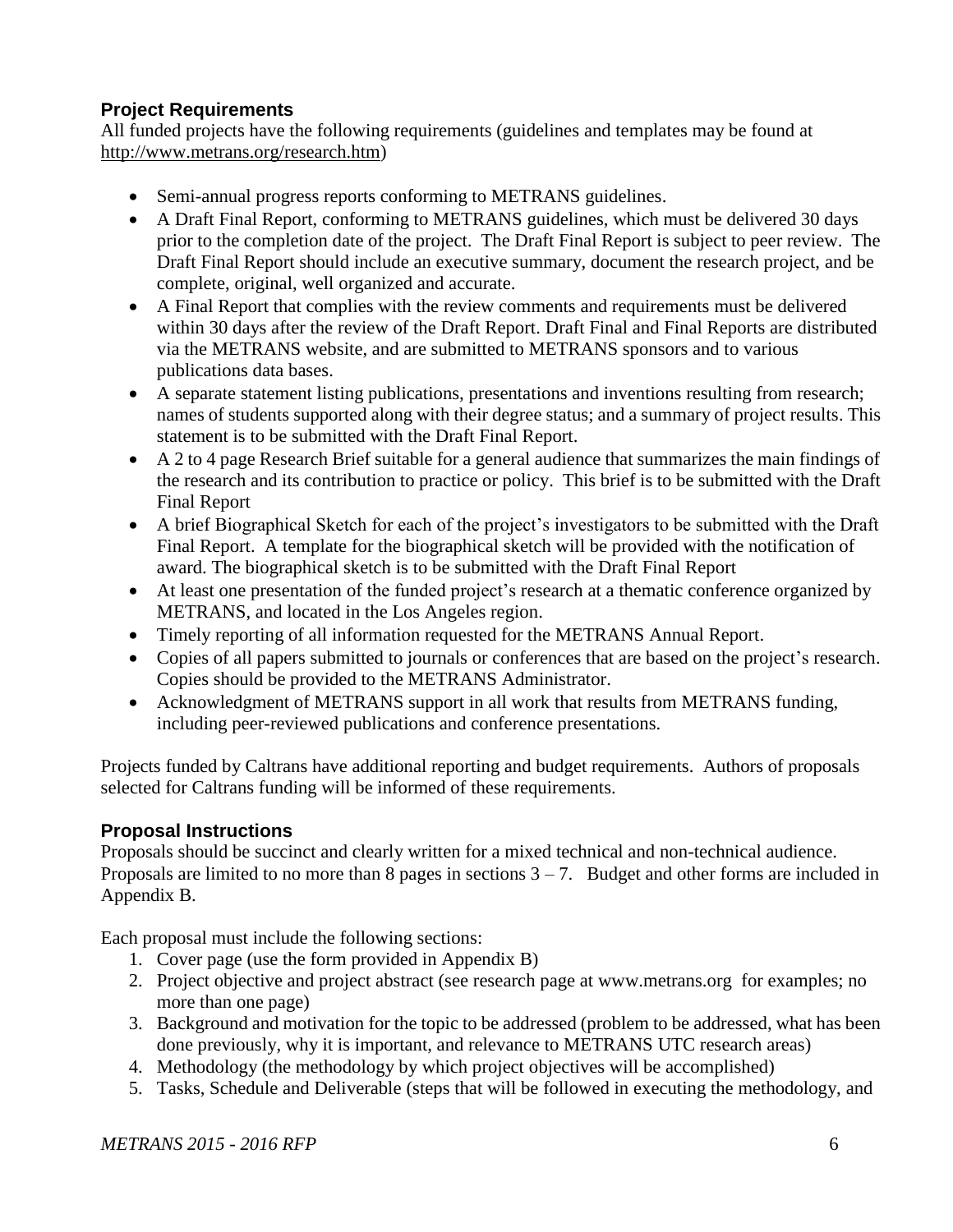when they will be completed)

- 6. Description of the expected research product and contribution to practice (e.g. peer-reviewed publication)
- 7. Qualifications (the research team's relevant skills and experience that will help ensure success)
- 8. Budget justification (strong justification should be provided for unusual expenses, e.g., equipment). The extent of student involvement should be clearly stated
- 9. Reference List (no limit)
- 10. Budget (1 page. For USC proposals, use the form provided in Appendix B. For CSULB proposals, include with your proposal the budget that is used for the clearance process. Please note that all proposals must include a budget; proposals submitted without budgets will be considered incomplete and rejected.)
- 11. Prior Project Accomplishments (1 page maximum. List publications, students who have received support from prior METRANS funding, and other grants received as a result of METRANS funding. Provide information on any policies, technologies, or products implemented as a result of the research).
- 12. Letters of participation, or match funding commitment (attached, any number and length) *Letters of participation are required for any project that involves data collection from private or public entities, access to private or public facilities, or cooperation of private or public entities.*
- 13. Short bios for all investigators and a list of recent (past 5 years or less) publications and funded research projects (2 page maximum).

Proposals should demonstrate their responsiveness to METRANS selection criteria, according to the following guidelines:

<span id="page-7-0"></span>

| <b>Selection Criteria</b>                                                 | <b>Most Relevant Section(s)</b>                                          |
|---------------------------------------------------------------------------|--------------------------------------------------------------------------|
| Relevance to METRANS UTC research theme areas                             | Background/Objective                                                     |
| Quality and research significance                                         | Methodology/Tasks                                                        |
| Student involvement                                                       | Budget justification                                                     |
| Reasonableness of budget and cost-effectiveness                           | Budget justification                                                     |
| Qualifications                                                            | Qualifications                                                           |
| Match funding $\&$ potential for other grant funding<br>Prior performance | Budget justification, Methodology/Tasks<br>Prior project accomplishments |
|                                                                           |                                                                          |

#### <span id="page-7-1"></span>Budget Instructions

*For USC:* Please use your School guidelines in preparing your budget. For Price, see [http://www.usc.edu/schools/price/intranet/research\\_admin.html](http://www.usc.edu/schools/price/intranet/research_admin.html) for proposal and budget instructions. Contact Elizabeth Gatchalian [\(egatchal@usc.edu\)](mailto:egatchal@usc.edu) for budget assistance. For VSOE, contact your department grants administrators. Note, tuition cost share is limited to PhD students. Please show the cost share in your budget. Tuition charges are not subject to overhead. The indirect cost rate is 50%, and the difference from the audited rate is to be shown as a cost share.

*For CSULB:* Budget guidelines for CSULB faculty are contained in Appendix B. Proposals submitted by CSULB faculty must be approved via the University's internal clearance process prior to submission. Early budget consultation with Office of Research and Sponsored Programs is essential. Once the budget is finalized, internal clearance will be initiated by the Office of Research and Sponsored Programs (ORSP).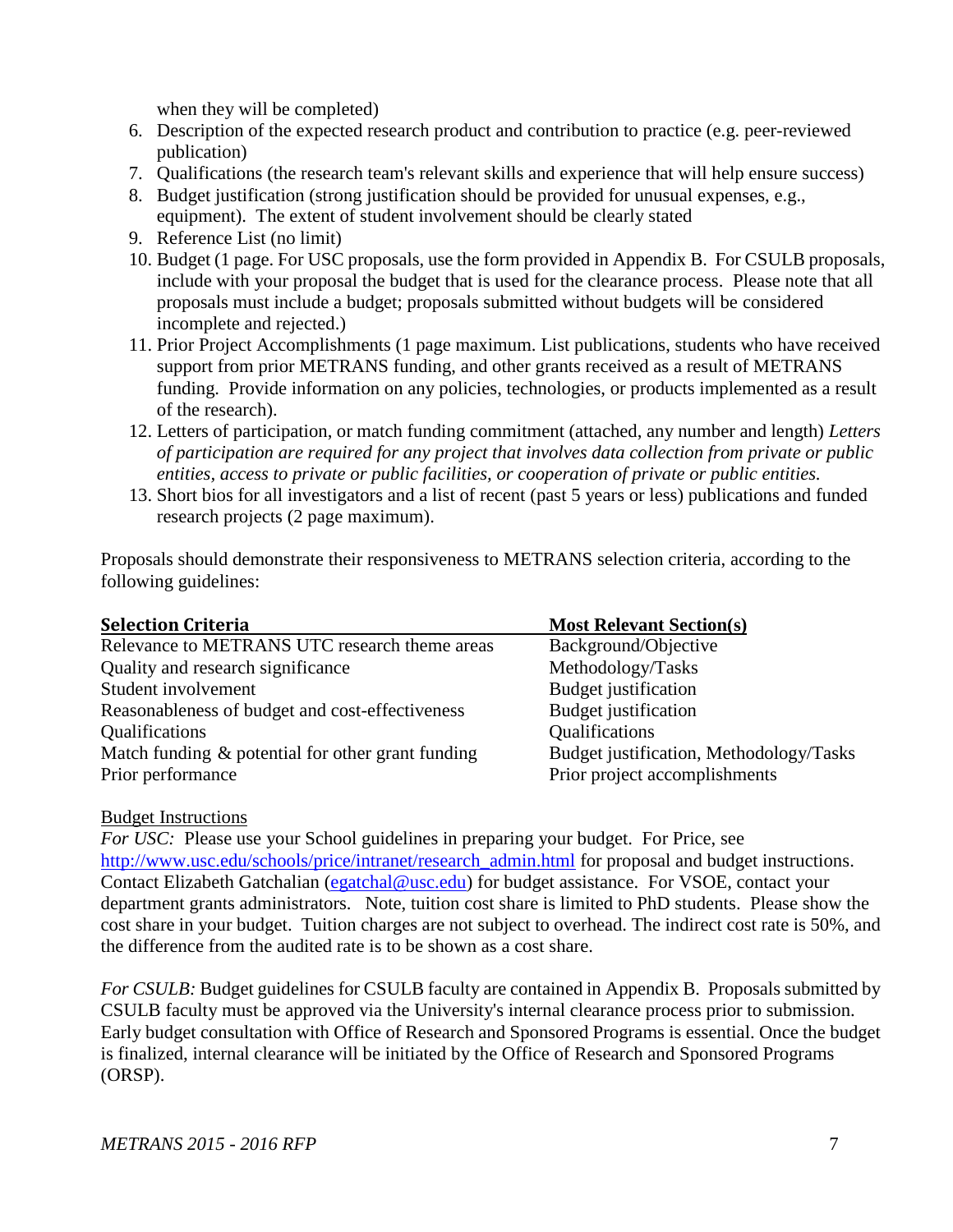#### CSULB faculty should begin the process by submitting a Notice of Intent at

[http://www.csulb.edu/divisions/aa/research/our/information/forms/intent/.](http://www.csulb.edu/divisions/aa/research/our/information/forms/intent/) If you have any questions, please contact ORSP Pre-Award Specialists David Smith (562 985-5330, David.Smith@csulb.edu) or Nora Momoli (562 985-1567, Nora.Momoli@csulb.edu).

#### <span id="page-8-0"></span>**Submission Instructions**

Email a pdf copy (max 10 MB) of each proposal to METRANS Assistant Director Victoria Valentine Deguzman at VictoriV@usc.edu on or before 5:00 pm on Tuesday, January 20, 2014. Please title your PDF file as last name, first initial, university, and a number if more than one is being submitted. For example, a first or single submission would be SmithJ CSULB. A second submission would be SmithJ\_CSULB2**.** 

NOTE to PIs: Please do not submit more than one proposal per email. If more than one proposal is to be submitted, please send each in separate emails, noting the number of the subsequent proposal in the subject line of each email (for example, Second Proposal, Third Proposal, etc.). Proposals received later than the deadline will be rejected. **It is the responsibility of the PI to deliver the proposal by the deadline and to confirm receipt.** 

One copy of the proposal will be retained in the Assistant Director's office, and must contain all information on the budget form. A second budget form may omit information that can be used to determine faculty salaries (e.g., months of effort). This budget will be included when the proposal is sent for review. If you submit a proposal with salary information omitted, be sure to provide one electronic copy of EACH budget. . For CSULB proposals, include with your proposal the budget that is used for the clearance process. Please note that all proposals must include a budget; proposals submitted without budgets will be considered incomplete and rejected.

#### **METRANS will reject proposals that: (1) are received after the deadline, (2) do not conform to eligibility requirements, (3) are incomplete, or (4) do not conform to thematic requirements.**

#### <span id="page-8-1"></span>Further Information

For further information, METRANS Director Genevieve Giuliano can be reached at (213) 740-3956 or [giuliano@usc.edu](mailto:giuliano@usc.edu) . In addition, check [www.metrans.org](http://www.metrans.org/) for information on current projects, center organization, and links to outside agencies.

For further information regarding program rules and procedures contact METRANS Assistant Director, Vicki Valentine Deguzman at (213) 821-1025 or [VictoriV@usc.edu.](mailto:VictoriV@usc.edu)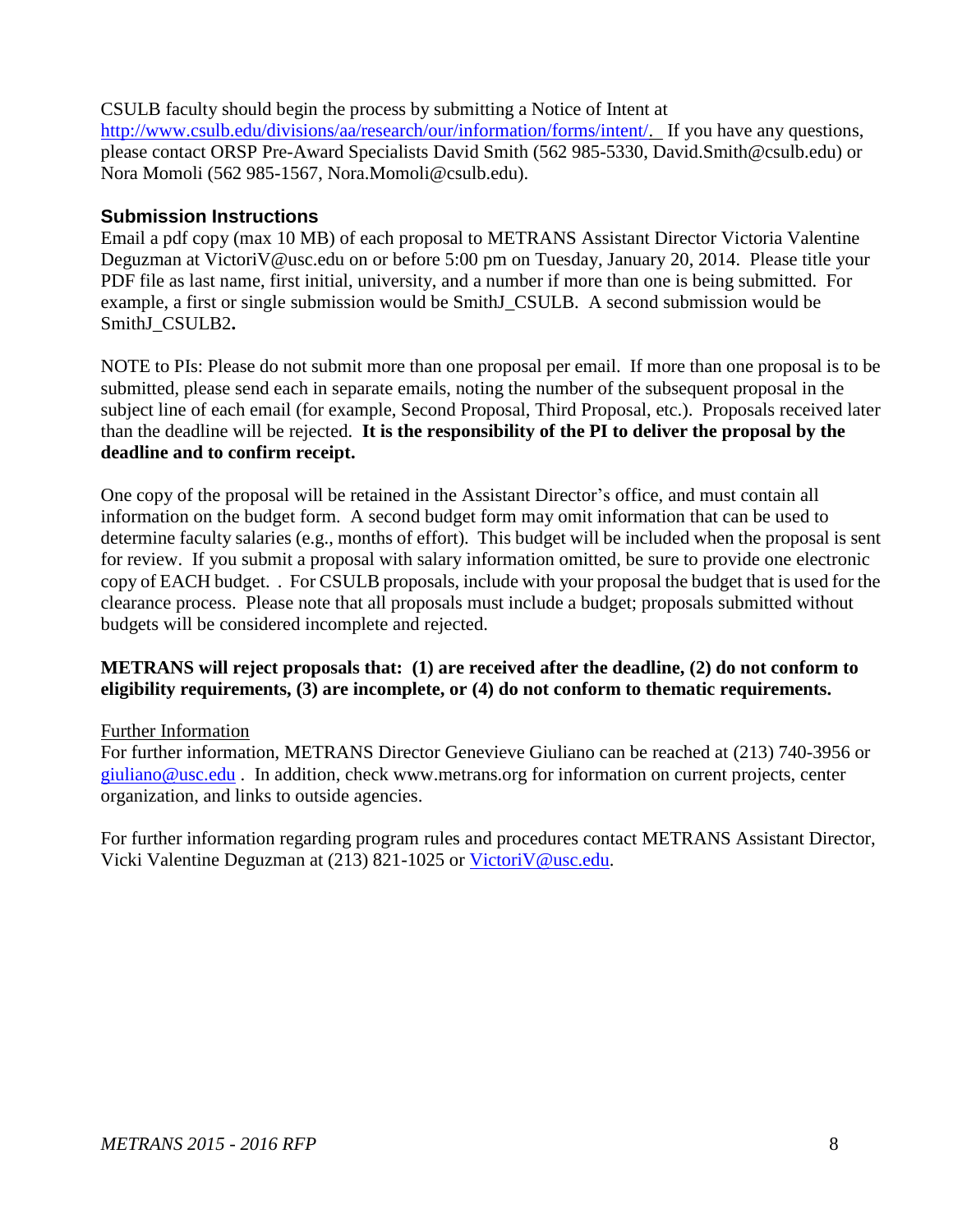# **Appendices**

# **Appendix A**

**Caltrans Suggested Research Topics**

# **Appendix B**

**Budget Information and Forms**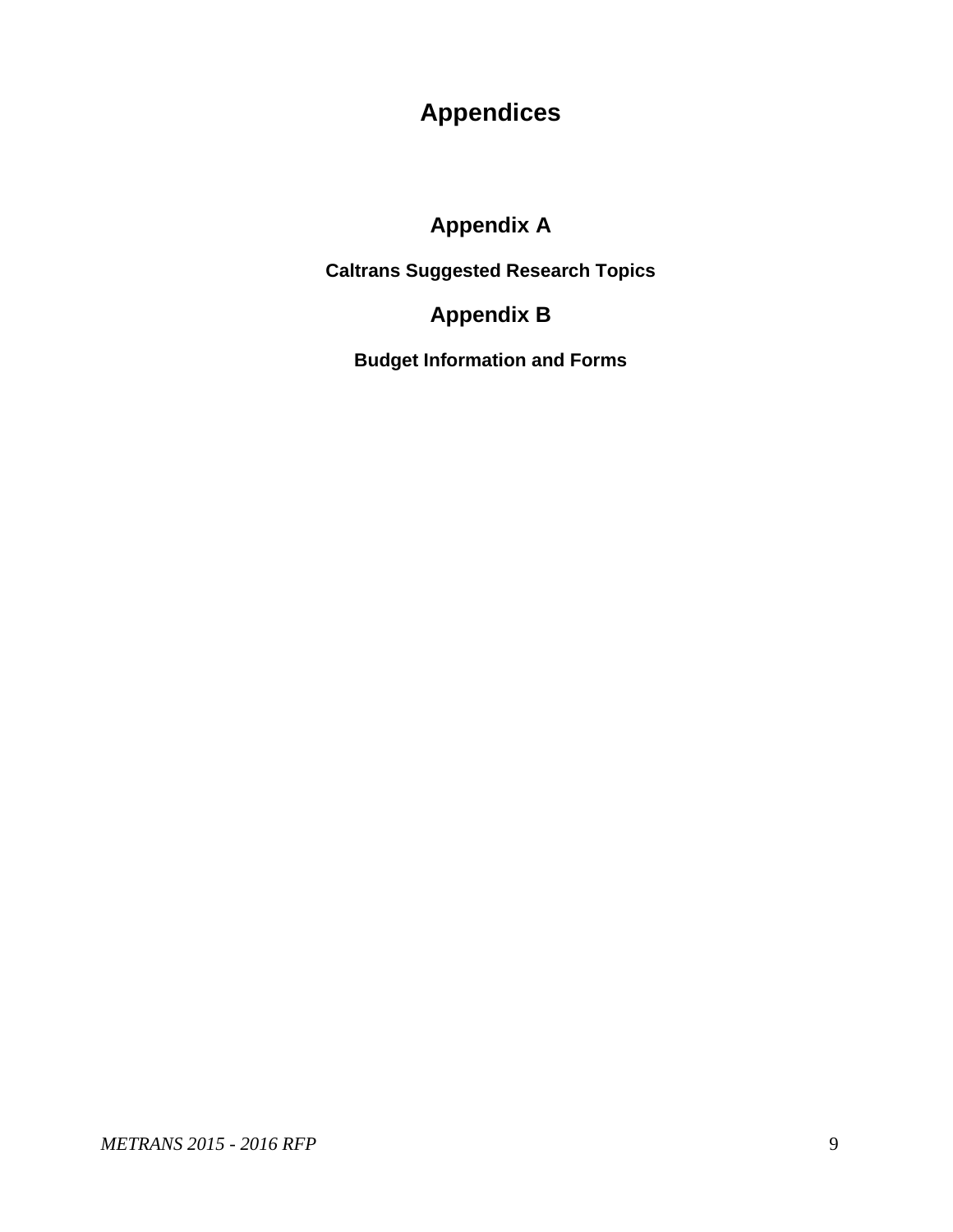# **Appendix A**

<span id="page-10-0"></span>**Caltrans Suggested Research Topics**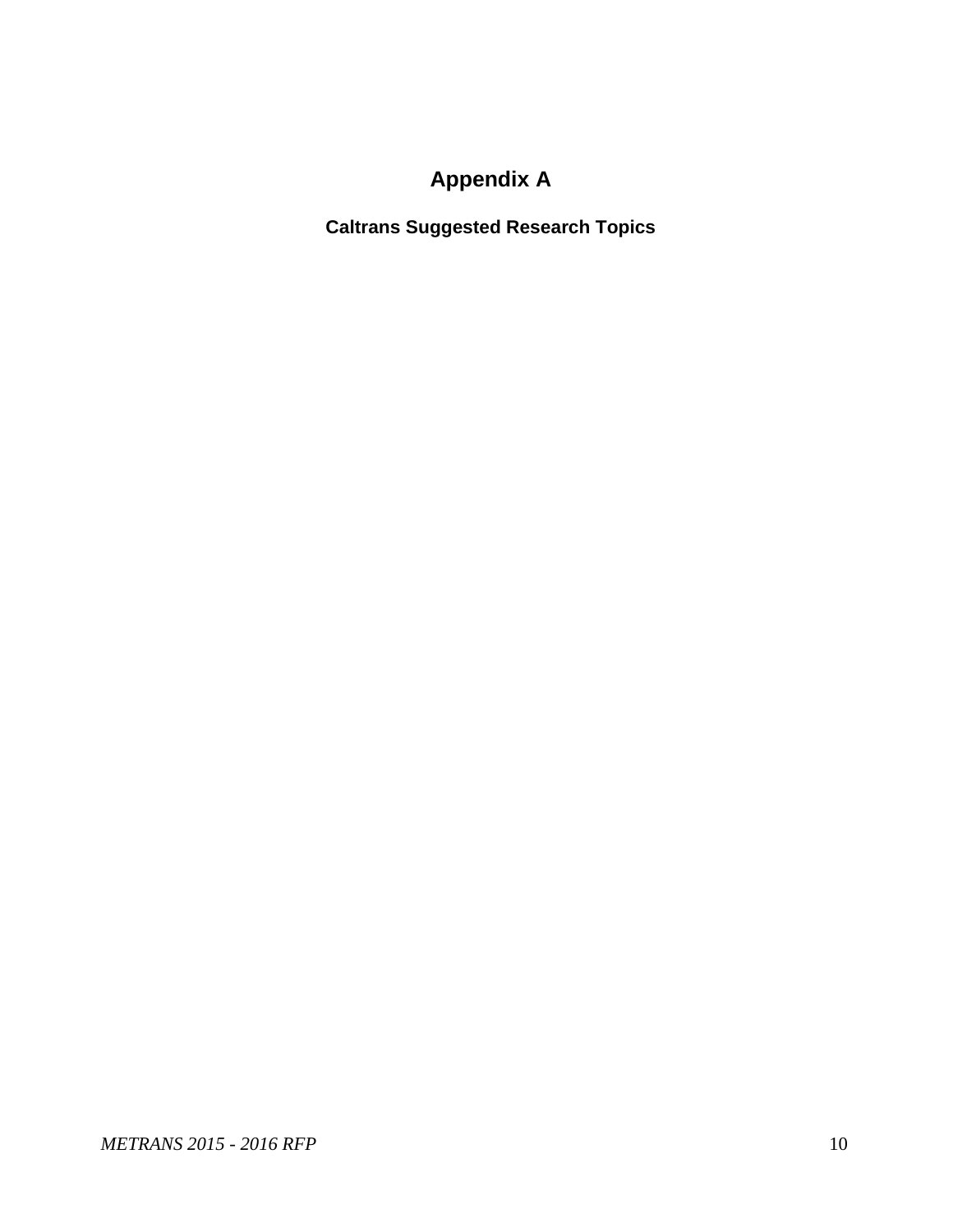#### **Caltrans Suggested Research Topics**

### CALTRANS DIVISION OF TRANSPORTATION PLANNING FREIGHT PLANNING **BRANCH RESEARCH TOPICS**

- **"Resiliency" of the CA Freight Network –** California ports play a critical role in the state's economy. How resilient are the ports to interruptions from natural or man-made disasters? What is the state of knowledge regarding the ability of ports to recover from unexpected events? What strategies or policies would improve resilience of the ports?
- **•** Identification of Warehousing and Distribution Centers in CA This research would identify the distribution of warehousing and distribution activities in California, and trace historical patterns. The purpose of the research is to understand the dynamics of warehouse and distribution location and predict likely future patterns.
- **Freight Mobility Patterns of Key CA Industries –** The purpose of this research is to develop a basic understanding of industry location patterns within California. Goods movement demand is driven by the location of freight suppliers (manufacturing, agriculture, trade) and demanders (retailers, exporters, consumers). Industry location therefore is an important factor in predicting goods movement on the highway and rail systems. Where are the state's top 15 – 20 industries located? Where are the state's major industry clusters? Where are new firms locating, and why? What are the state's emerging industries, and where are they locating?
- **Mitigating Freight Impacts to Nearby Communities –** Communities located near major freight generators such as ports and intermodal facilities are exposed to high levels of air pollution, noise, and other environmental hazards. The purpose of this research is to identify creative and innovative strategies for mitigation. The research should include case studies of innovative programs such as the Port of Los Angeles' Community Mitigation Program.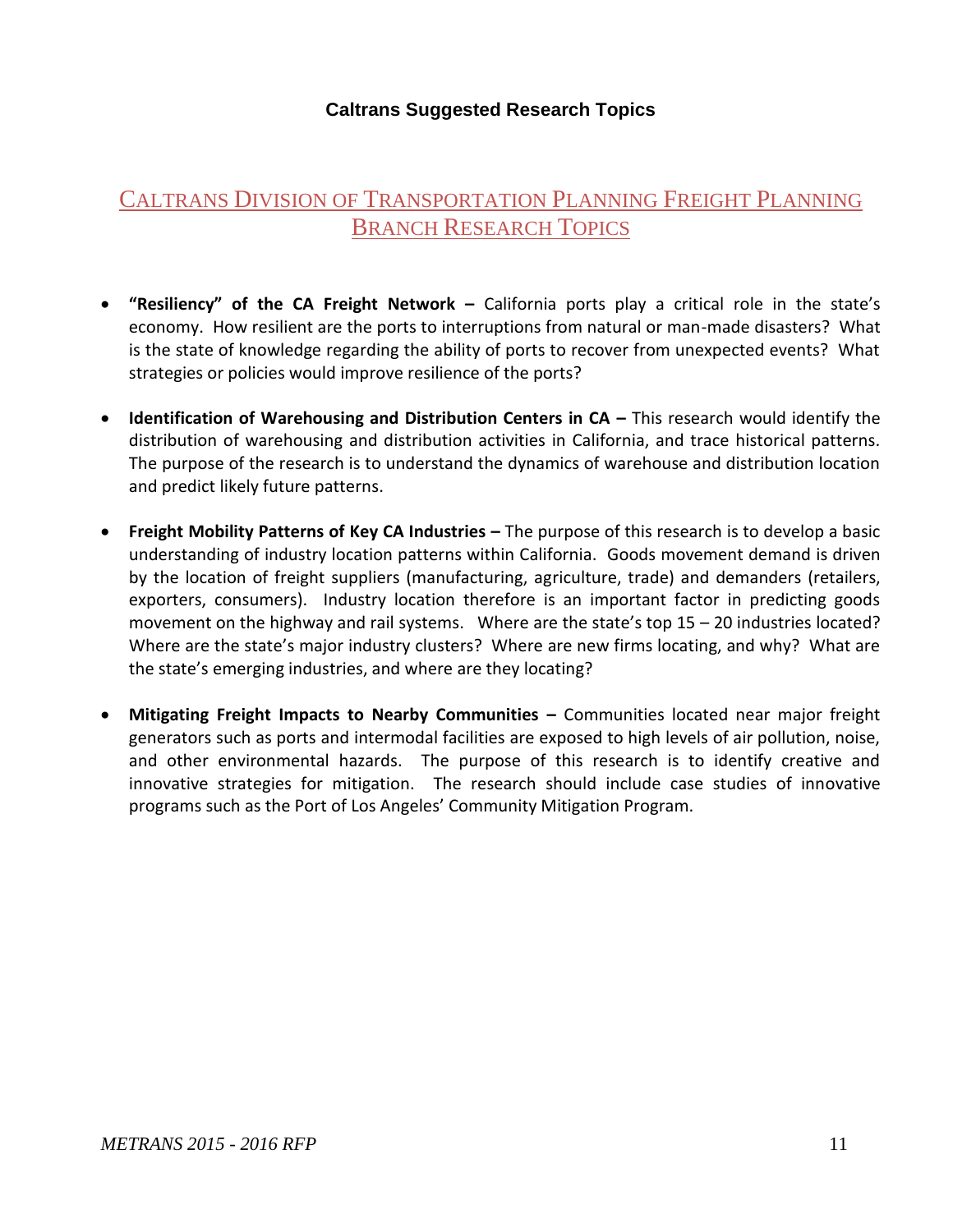### CALTRANS DIVISION OF RAIL AND MASS TRANSPORTATION RAIL PLANNING BRANCH – RESEARCH TOPICS

- **Integration of Passenger and Freight Rail Scheduling This research would examine how better** coordination of passenger and freight rail scheduling and operations in could improve system efficiency. Caltrans is particularly interested in applications to the main rail corridors in California.
- **Guidelines for GHG Impacts of Rail Projects:** This project will conduct a literature review of studies that evaluate the impacts on GHG of intercity passenger rail service initiation or expansion and discrete improvement projects. Any studies that compare the GHG impacts of different modes of travel should also be cited. The review should include studies on discrete intercity rail capital projects, such as track, signal, station, or equipment projects. Also studies that look at operational improvements to rail systems, such as automated ticketing systems, real time information systems, improved transit/auto access to rail stations, etc should be cited. Once the literature review is completed, the study should make preliminary evaluations/recommendations of the methodologies suggested in the studies to assess GHG impacts of intercity passenger rail projects. Given that it is likely that the most comprehensive work in this area has been done on electrified high-speed rail, the study should assess if any of that work could be adapted for use on diesel powered intercity rail. Caltrans has provided some background materials. These materials are available upon request to the METRANS Administrator. *NOTE: This project may be funded under the METRANS NCST research.*
- **Methods for Assessing Project Benefits and Costs Across Modes This research would identify** and evaluate methodologies for comparing project proposals from different modes. This multi-mode analysis could have many applications. Specifically, Caltrans is interested in using a multi-mode analysis to develop priorities for project proposals under the Interregional Transportation Improvement Program (ITIP). Possible methods could include cost/benefit analysis, cost-effectiveness analysis, multi-criteria methods, etc. Evaluation would consider advantages and disadvantages, including considerations such as appropriateness, applicability across potential types of projects, data requirements, and feasibility of implementation.
- **Rail Operating and Capacity Model Assessment This project would conduct a survey of existing** passenger rail operations/scheduling modeling tools and capacity modeling tools (both simulation models and static planning models). The survey would identify existing models, provide a description of the models, their purpose, their relative strengths and weaknesses – including data intensiveness, cost to run and expertise necessary to run, their ownership and whether Caltrans could access the models for use (ie can licenses be purchased, are they hosted by a public agency, are they proprietary, etc). Examples of models that Caltrans is aware of include:
	- o Rail capacity simulation: RTC, Rail Ops (Aecom), RailEval (DecisionTec), RailSys, RailPlan, Open Track and Vision
	- o Rail operations: Viriato (SMA), VoyagerPlan, and OmniTimes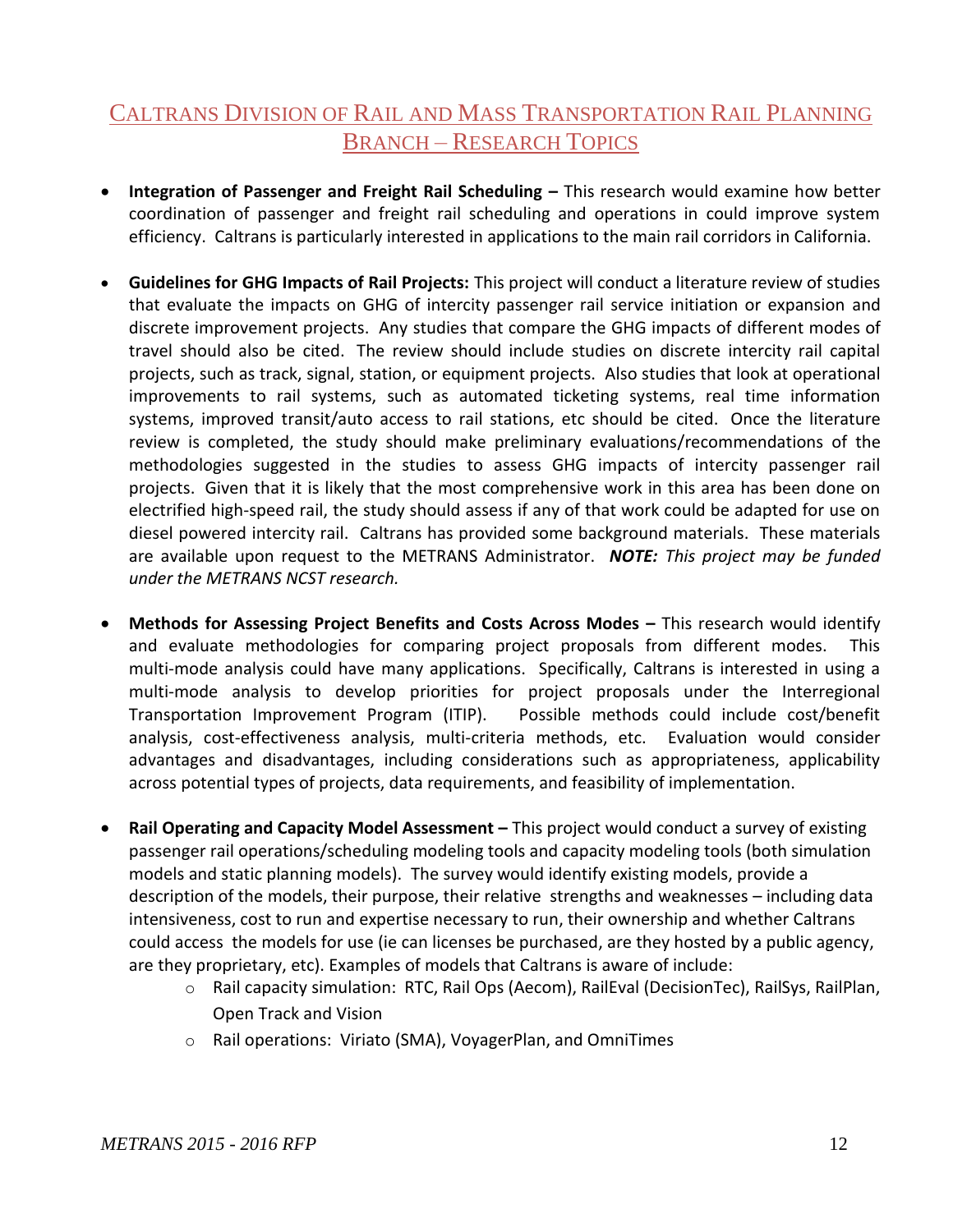# **Appendix B**

**Budget Information and Forms**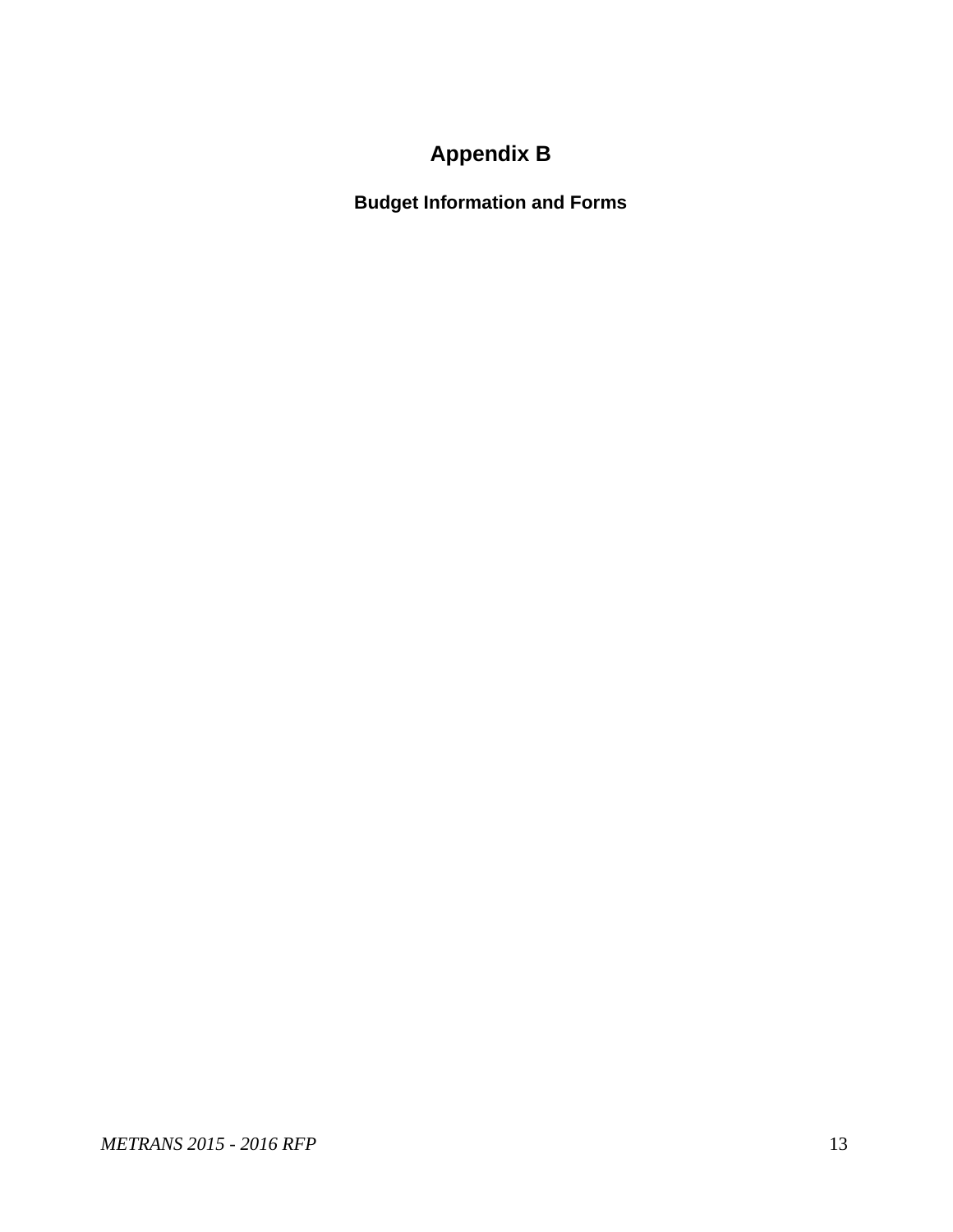# **USC Budget Form**

| Category                        | Monthly<br>Salary                                                                                                                                                                                                                            | % of Time<br>on Program                                                                                                | Number of<br>Months                                               |          | Budget (\$) |
|---------------------------------|----------------------------------------------------------------------------------------------------------------------------------------------------------------------------------------------------------------------------------------------|------------------------------------------------------------------------------------------------------------------------|-------------------------------------------------------------------|----------|-------------|
| <b>Faculty Salary</b>           |                                                                                                                                                                                                                                              | X                                                                                                                      |                                                                   | $\equiv$ |             |
| <b>Faculty Salary1</b>          |                                                                                                                                                                                                                                              | $\mathbf{X}$                                                                                                           |                                                                   | $=$      |             |
| <b>Student Support</b>          |                                                                                                                                                                                                                                              | $\mathbf{X}$                                                                                                           | $\begin{array}{ccccccccccccc}\n & & X & & \n & & & \n\end{array}$ | $\equiv$ |             |
| Type of Student                 |                                                                                                                                                                                                                                              | <u> 1989 - Johann John Stone, mars eta biztanleria (h. 1989).</u>                                                      |                                                                   |          |             |
| Student Support*                |                                                                                                                                                                                                                                              | X __________ X ________                                                                                                |                                                                   | $\equiv$ |             |
| Type of Student                 |                                                                                                                                                                                                                                              | <u> 1989 - Johann Barn, mars ann an t-Amhain ann an t-Amhain an t-Amhain an t-Amhain an t-Amhain an t-Amhain an t-</u> |                                                                   |          |             |
| <b>Fringe Benefits</b>          | Rate<br><u>and the state of the state of the state of the state of the state of the state of the state of the state of the state of the state of the state of the state of the state of the state of the state of the state of the state</u> |                                                                                                                        | Total                                                             |          |             |
| Tuition                         |                                                                                                                                                                                                                                              |                                                                                                                        | Total                                                             |          |             |
| <b>Conference Travel</b>        |                                                                                                                                                                                                                                              |                                                                                                                        |                                                                   |          |             |
| <b>Other Travel</b>             |                                                                                                                                                                                                                                              |                                                                                                                        |                                                                   |          |             |
| <b>Materials and Supplies</b>   |                                                                                                                                                                                                                                              |                                                                                                                        |                                                                   |          |             |
| Equipment (list)                |                                                                                                                                                                                                                                              |                                                                                                                        |                                                                   |          |             |
|                                 |                                                                                                                                                                                                                                              |                                                                                                                        |                                                                   |          |             |
| Other Direct Expenses (itemize) |                                                                                                                                                                                                                                              |                                                                                                                        |                                                                   |          |             |
| Tuition cost share              |                                                                                                                                                                                                                                              |                                                                                                                        | Total                                                             |          |             |
| Overhead (50%)                  |                                                                                                                                                                                                                                              |                                                                                                                        |                                                                   |          |             |
| TOTAL FUNDS REQUESTED           |                                                                                                                                                                                                                                              |                                                                                                                        |                                                                   |          |             |

\* Use additional faculty and student lines only if more than one professor or student.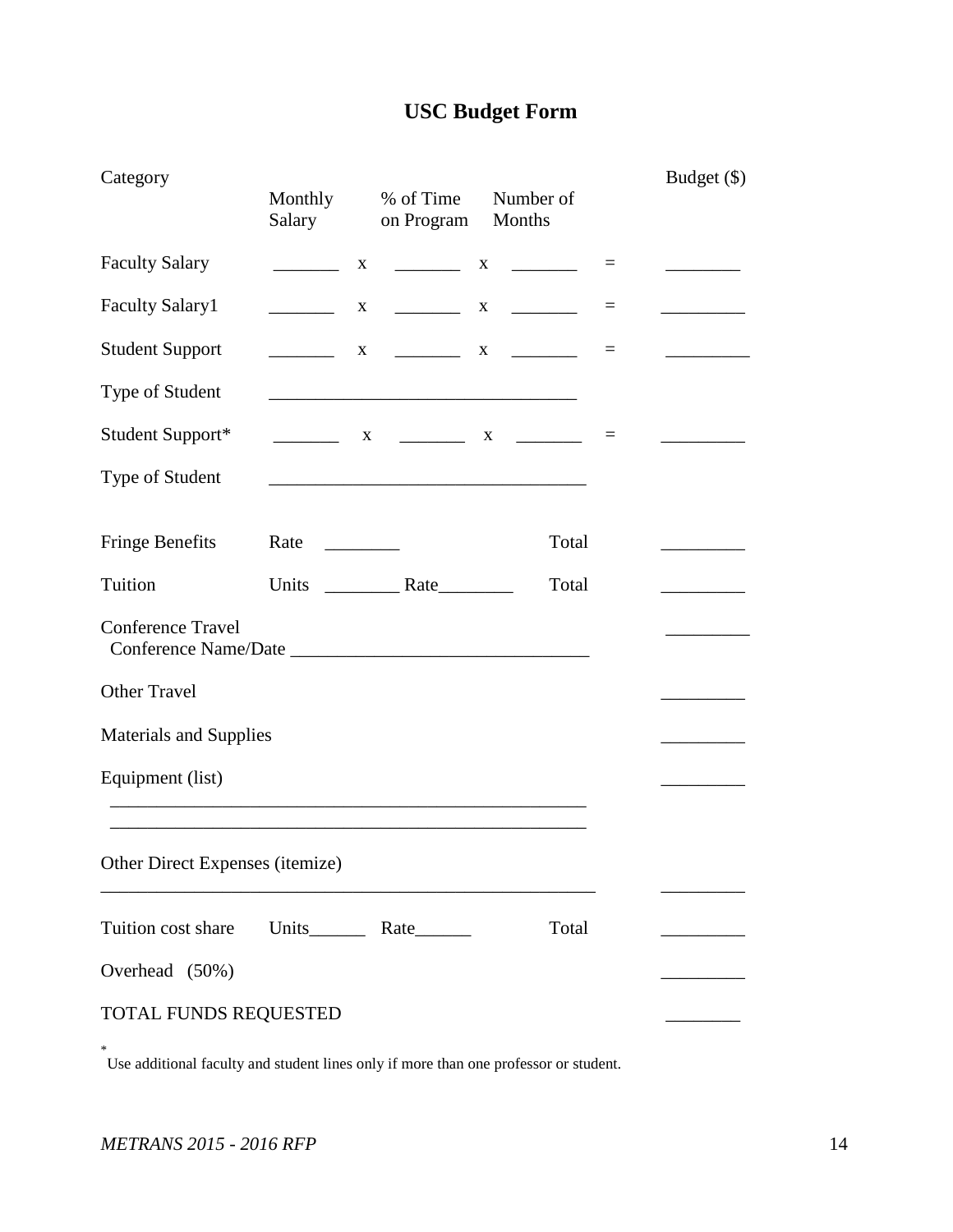### **CSULB Budget Instructions**

Proposals and the proposal budgets submitted by CSULB faculty must be approved via the CSULB Office of Research and Special Program's (ORSP) internal clearance process prior to submission.

CSULB faculty should begin the process by submitting a Notice of Intent at <http://www.csulb.edu/divisions/aa/research/forms/> and completing all of the applicable documents, including the budget form and applicable details, e.g., fringe rates and F&A.

For CSULB proposals, include with your proposal the budget that is used for the clearance process. Please note that all proposals must include a budget; proposals submitted without budgets will be considered incomplete and rejected.

If you have any questions on clearance, please contact ORSP Pre-Award Specialists Mr. David Smith (562 985-5330, [David.Smith@csulb.edu\)](mailto:David.Smith@csulb.edu) or Ms. Nora Momoli (562 985-1567, [Nora.Momoli@csulb.edu\)](mailto:Nora.Momoli@csulb.edu).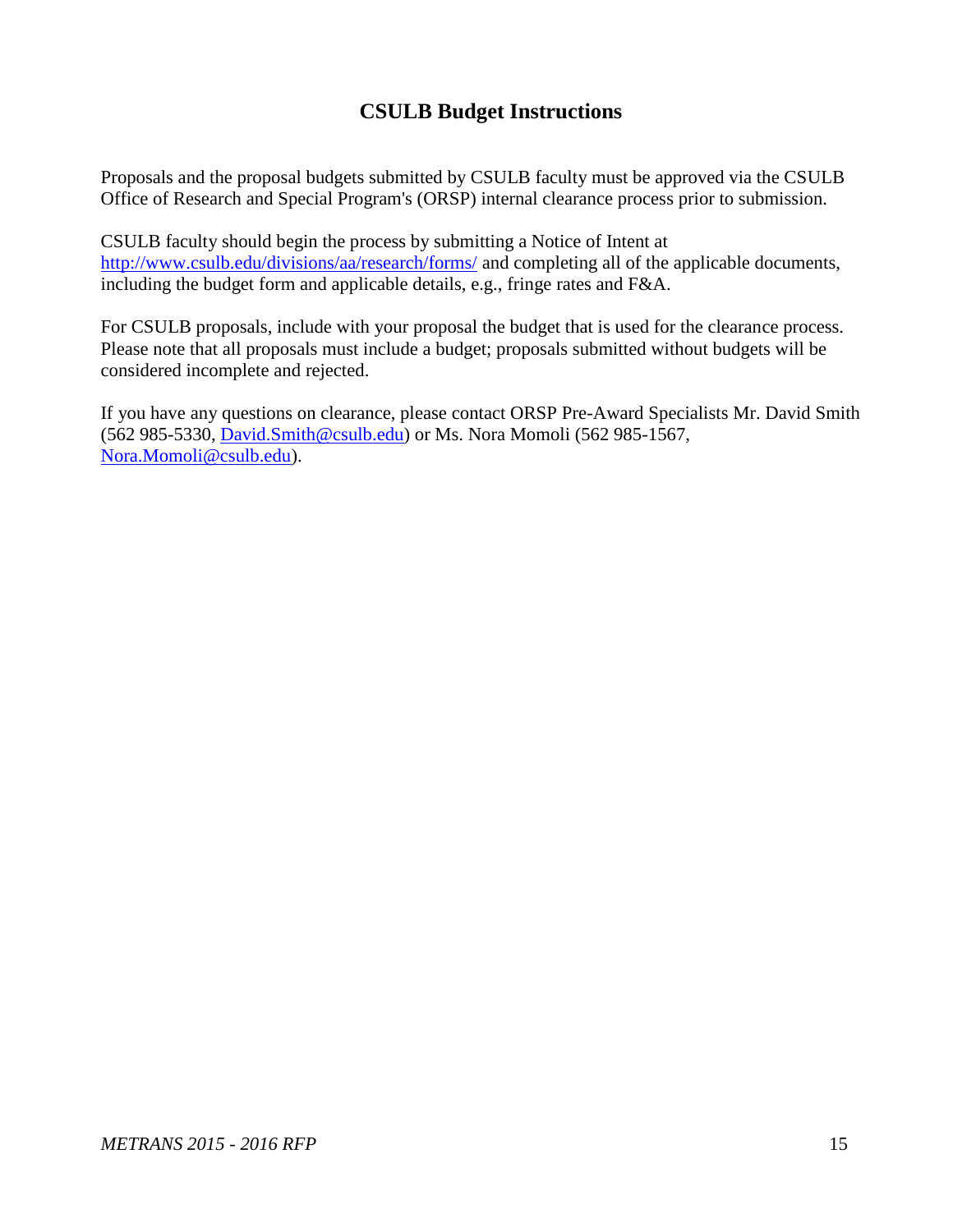#### METRANS Cover Page

| Title                                                                                                                                                                                                                                                                                                                                                                                                                                                        |
|--------------------------------------------------------------------------------------------------------------------------------------------------------------------------------------------------------------------------------------------------------------------------------------------------------------------------------------------------------------------------------------------------------------------------------------------------------------|
|                                                                                                                                                                                                                                                                                                                                                                                                                                                              |
|                                                                                                                                                                                                                                                                                                                                                                                                                                                              |
|                                                                                                                                                                                                                                                                                                                                                                                                                                                              |
|                                                                                                                                                                                                                                                                                                                                                                                                                                                              |
| <b>Mailing Address</b><br><u> 2001 - Jan James James James James James James James James James James James James James James James James J</u>                                                                                                                                                                                                                                                                                                               |
|                                                                                                                                                                                                                                                                                                                                                                                                                                                              |
| <u> 1989 - Johann Stoff, amerikansk politiker (d. 1989)</u>                                                                                                                                                                                                                                                                                                                                                                                                  |
|                                                                                                                                                                                                                                                                                                                                                                                                                                                              |
|                                                                                                                                                                                                                                                                                                                                                                                                                                                              |
|                                                                                                                                                                                                                                                                                                                                                                                                                                                              |
|                                                                                                                                                                                                                                                                                                                                                                                                                                                              |
| $\mathcal{L} = \mathcal{L} = \mathcal{L} = \mathcal{L} = \mathcal{L} = \mathcal{L} = \mathcal{L} = \mathcal{L} = \mathcal{L} = \mathcal{L} = \mathcal{L} = \mathcal{L} = \mathcal{L} = \mathcal{L} = \mathcal{L} = \mathcal{L} = \mathcal{L} = \mathcal{L} = \mathcal{L} = \mathcal{L} = \mathcal{L} = \mathcal{L} = \mathcal{L} = \mathcal{L} = \mathcal{L} = \mathcal{L} = \mathcal{L} = \mathcal{L} = \mathcal{L} = \mathcal{L} = \mathcal{L} = \mathcal$ |

Are you submitting this proposal elsewhere, or are you currently receiving funding in the same area of research? Yes \_\_\_\_\_\_ No \_\_\_\_\_

If yes, please describe circumstances and funding source